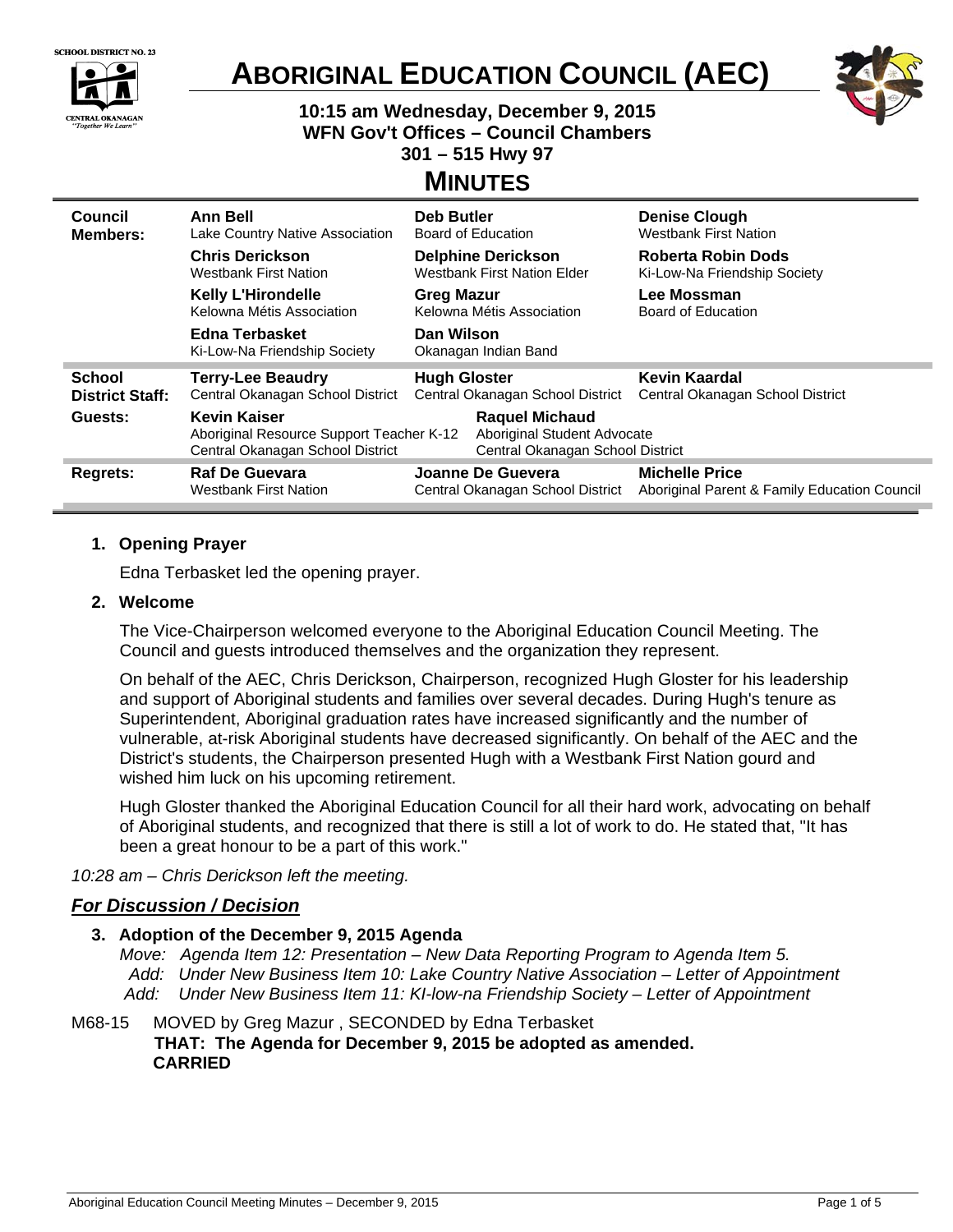# **4. Review and Approval of the September 17, 2015 Aboriginal Education Council Minutes**

M69-15 MOVED by Ann Bell, SECONDED by Deb Butler **THAT: The Minutes of the Aboriginal Education Council Meeting for September 17, 2015 be adopted. ABSTAINED:** Roberta Robin Dods and Dan Wilson **CARRIED** 

#### **5. Presentation – New Data Reporting Program**

The Assistant Superintendent shared that the Aboriginal Education Department switched to a new electronic data reporting program in September 2015.

Kevin Kaiser, Aboriginal Resource Support Teacher K-12, shared that the old Aboriginal Education Program's reporting system was not meeting the program's needs and required updating. After seeking out help form the District's technology department, one of the technicians created a new software program. The new data reporting program allows all staff the opportunity to log contact with the students, describe the support provided and other pertinent information.

Raquel Michaud, Aboriginal Student Advocate, provided an overview of the new data reporting program and outlined tools used to assess student achievement and progress in meeting the goals of the enhancement agreement.

The District Principal and the Assistant Superintendent use the data reporting program to determine programming, resources, and staffing needs.

The AEC requested information on how many students represent each band and a report on student trends at a future AEC meeting.

*ACTION ITEM: To provide the AEC with a breakdown of how many students represent each band at a future AEC meeting. (Joanne De Guevara)* 

*ACTION ITEM: To provide the AEC with a report on student trends at a future AEC meeting. (Joanne De Guevara)* 

*11:03 am – Kevin Kaiser and Raquel Michaud left the meeting.*

#### **6. Review of Action Items**

**6.1** *ACTION ITEM: To provide the AEC with the transition rates of the Aboriginal students attending post-secondary school for a future AEC meeting. (Joanne De Guevara)*

On behalf of the District Principal, the Assistant Superintendent advised that the District Principal will provide preliminary transition rates in May 2016.

*6.2 ACTION ITEM: To write and send a letter to the Board of Education, thanking them for their support. (Chris Derickson)* 

*This Action Item has been completed.* 

*6.3 ACTION ITEM: To send an inquiry to Michele Johnson, Syilx Language House Association, regarding potential professional development and the possibility of attending an AEC meeting to discuss the mentorship of Okanagan Language learners. (Joanne De Guevera)* 

On behalf of the District Principal, the Assistant Superintendent shared that the District Principal met with Michele Johnson and they agreed to explore mentorship opportunities with the District's Okanagan Language Teacher.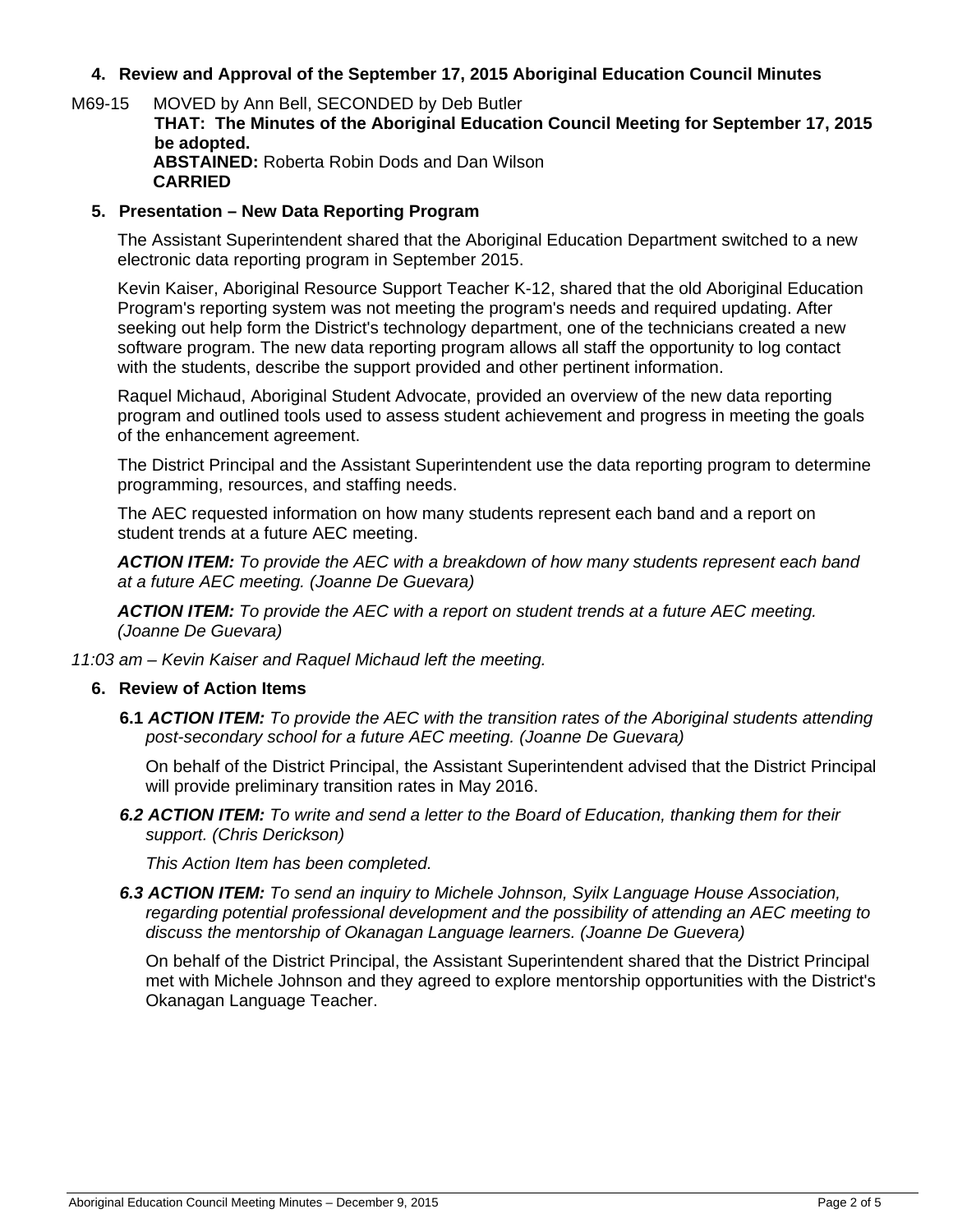*6.4 ACTION ITEM: To make a recommendation at the next Aboriginal Education Advisory Committee meeting to create an Okanagan Language Program Sub-committee. (Joanne De Guevara)* 

Ann Bell shared that the sub-committee has been renamed the *Okanagan Language and Culture Class Sub-Committee.* Edna Terbasket was asked to chair this sub-committee and agreed to chair the *Okanagan Language and Culture Class Sub-Committee.* The Assistant Superintendent will advise the District Principal accordingly.

*ACTION ITEM: To advise the District Principal that Edna Terbasket has agreed to Chair the Okanagan Language and Culture Class Sub-Committee. (Terry Beaudry)* 

*6.5 ACTION ITEM: To provide a re-appointment letter as required and to send the Letters of Reappointment to the Assistant Superintendent's office. (AEC)* 

The Assistant Superintendent's office requires Letters of Re-appointment from the Aboriginal Parent and Family Education Council and WFN for an Elder representative.

*6.6 ACTION ITEM: To provide the AEC a demonstration of the new data reporting program at a future AEC meeting in the new year. (Joanne De Guevara)* 

A demonstration was provided at the December 9, 2015 AEC meeting.

*6.7 ACTION ITEM: To draft a letter to the Board of Education asking them to inquire with the Ministry of Education regarding funding the Okanagan Language Program through local funding, not targeted funds. (Ann Bell)* 

The AEC decided to place this item on hold until after the Okanagan Language and Culture Class Sub-Committee has reviewed the program recommendations.

*6.8 ACTION ITEM: To provide the AEC with a breakdown of targeted funds allocated to cultural programs in classrooms at the next AEC budget meeting. (Joanne De Guevara)* 

The Assistant Superintendent advised the AEC that the District Principal will provide a report in early 2016.

*6.9 ACTION ITEM: To provide the AEC with a report on how the \$1,500 was utilized to support the Lake Country Nation Association's Youth Group Sessions. (Ann Bell)*

The AEC agreed that a report is not required until the end of the school year. This agenda item will be added as an agenda item to the May 2016 AEC meeting.

#### *Old Business*

# **7.** *Okanagan Language - Update*

The AEC agreed to defer this agenda item pending a formal review of the program.

# *New Business*

# **8. Westbank First Nation – Letter of Appointment**

- M70-15 MOVED by Dan Wilson, SECONDED by Lee Mossman **THAT: The Westbank First Nation Letter of Appointment be accepted as attached. ABSTAINED:** Denise Clough **CARRIED** 
	- **9. Okanagan Indian Band Letter of Appointment** *(attachment)*
- M71-15 MOVED by Ann Bell, SECONDED by Edna Terbasket **THAT: The Okanagan Indian Band Letter of Appointment be accepted as attached. ABSTAINED:** Dan Wilson **CARRIED**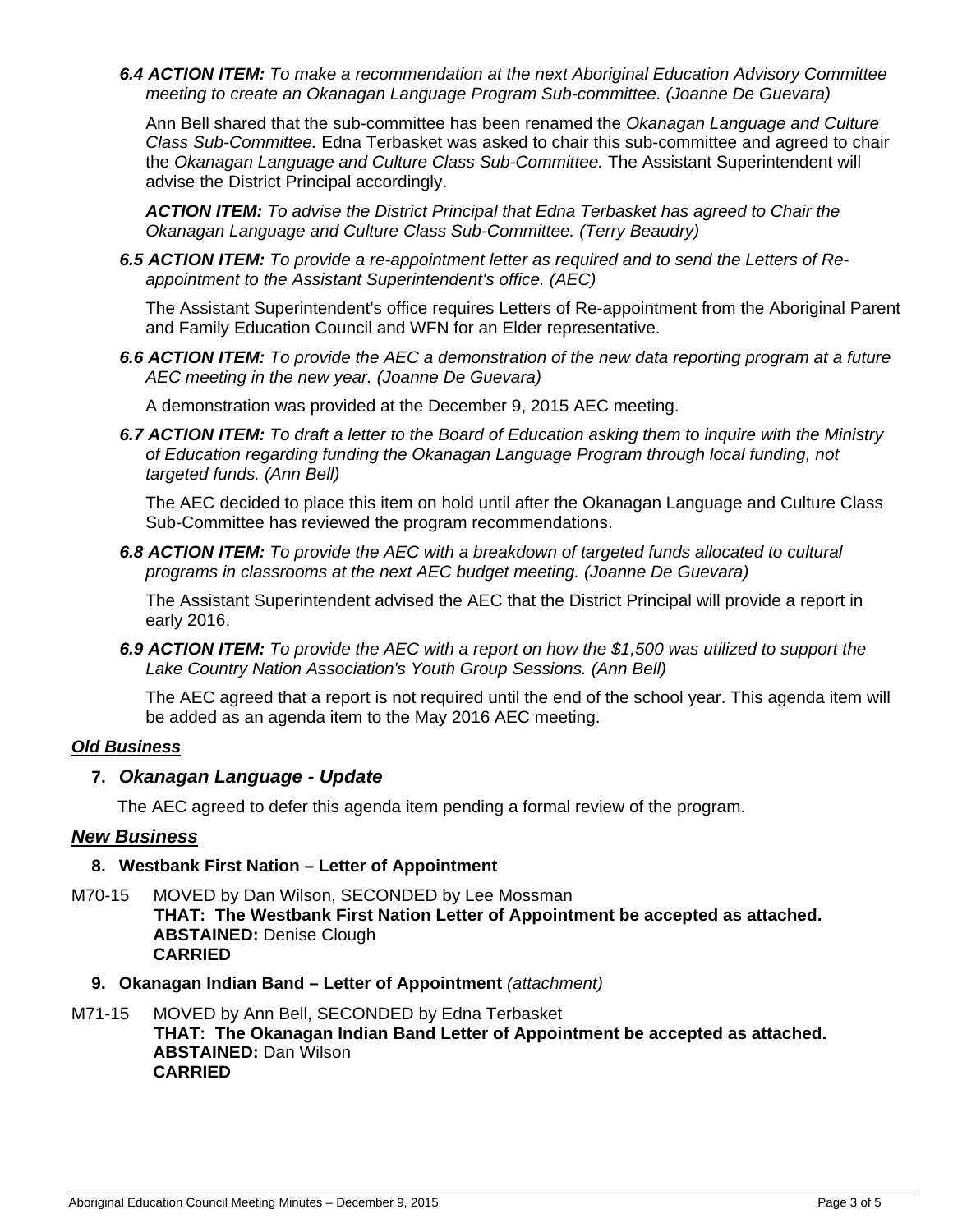# **10. Lake Country Native Association – Letter of Appointment**

M72-15 MOVED by Roberta Robin Dods, SECONDED by Dan Wilson **THAT: The Lake Country Nation Association Letter of Appointment be accepted as attached. ABSTAINED:** Ann Bell **CARRIED** 

#### **11. KI-low-na Friendship Society – Letter of Appointment**

M73-15 MOVED by Dan Wilson, SECONDED by Greg Mazur **THAT: The KI-low-na Friendship Society Letter of Appointment be accepted as attached. ABSTAINED:** Edna Terbasket and Roberta Robin Dods **CARRIED** 

#### **12. siya? Celebration 2015 Final Report**

M74-15 MOVED by Greg Mazur, SECONDED by Edna Terbasket **THAT: The AEC acknowledge receipt of the siya? Celebration 2015 Final Report. CARRIED** 

#### **13. Aboriginal Worldviews and Perspectives in the Classroom – Moving Forward**

This agenda item has been deferred to a future AEC meeting as Elder Delphine Derickson was unable to attend the meeting.

The Assistant Superintendent advised the AEC that copies of the First Peoples Principles of Learning poster will be sent out to all Council members.

*ACTION ITEM:* To send out copies of the First Peoples Principles of Learning poster to all Council members. (Michelle DesRochers)

#### **14. AEC Membership Information**

The Assistant Superintendent distributed the current AEC contact information listing and asked Council members to provide any necessary updates. Upon ensuring all information is accurate, the AEC contact information will be uploaded to the Aboriginal Education website.

*ACTION ITEM: To provide the Assistant Superintendent's office with any necessary contact information updates as soon as possible. (AEC)* 

#### **15. District Principal's Administration Update**

#### Staffing Update

On behalf of the District Principal, the Assistant Superintendent advised that the District currently has 39 Aboriginal Student Advocates. The District is waiting to hear back from the B.C. Human Rights Tribunal regarding its request for preferential hiring for the Aboriginal Youth and Family Support Worker and the Aboriginal Clinical Supervisor positions. The positions will be posted once the District receives the B.C. Human Rights Tribunal's decision regarding the current application for the aforementioned hiring exemption.

#### Family Fun Night – Update

On behalf of the District Principal, the Assistant Superintendent shared that the Family Fun Nights held this fall were a huge success. Over 200 family members were in attendance at Constable Neil Bruce Middle School. Over 400 family members came out to Hollywood Road Education Services.

The AEC recommended that compensation or an alternate start time be provided for Aboriginal Student Advocates required to attend evening events.